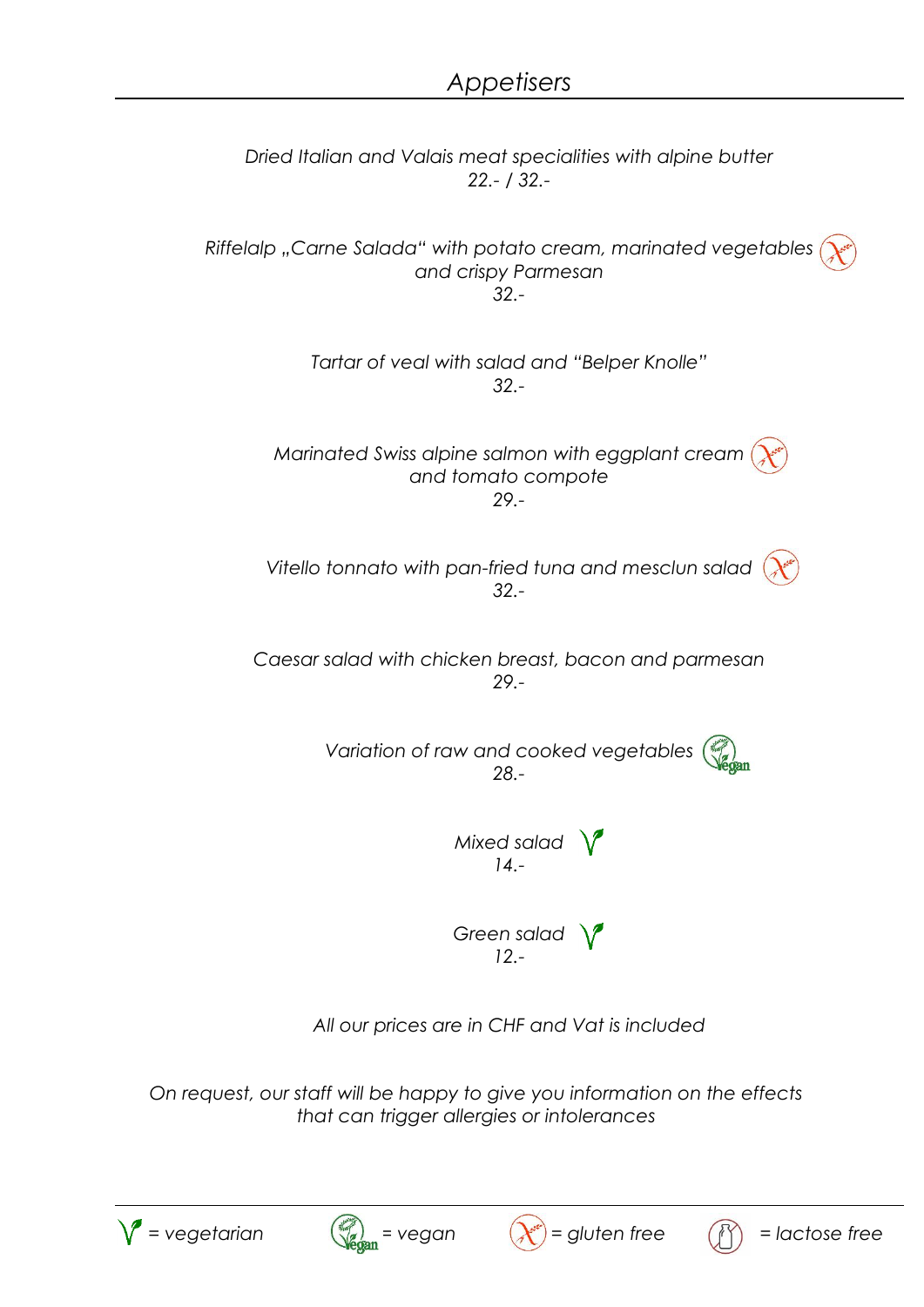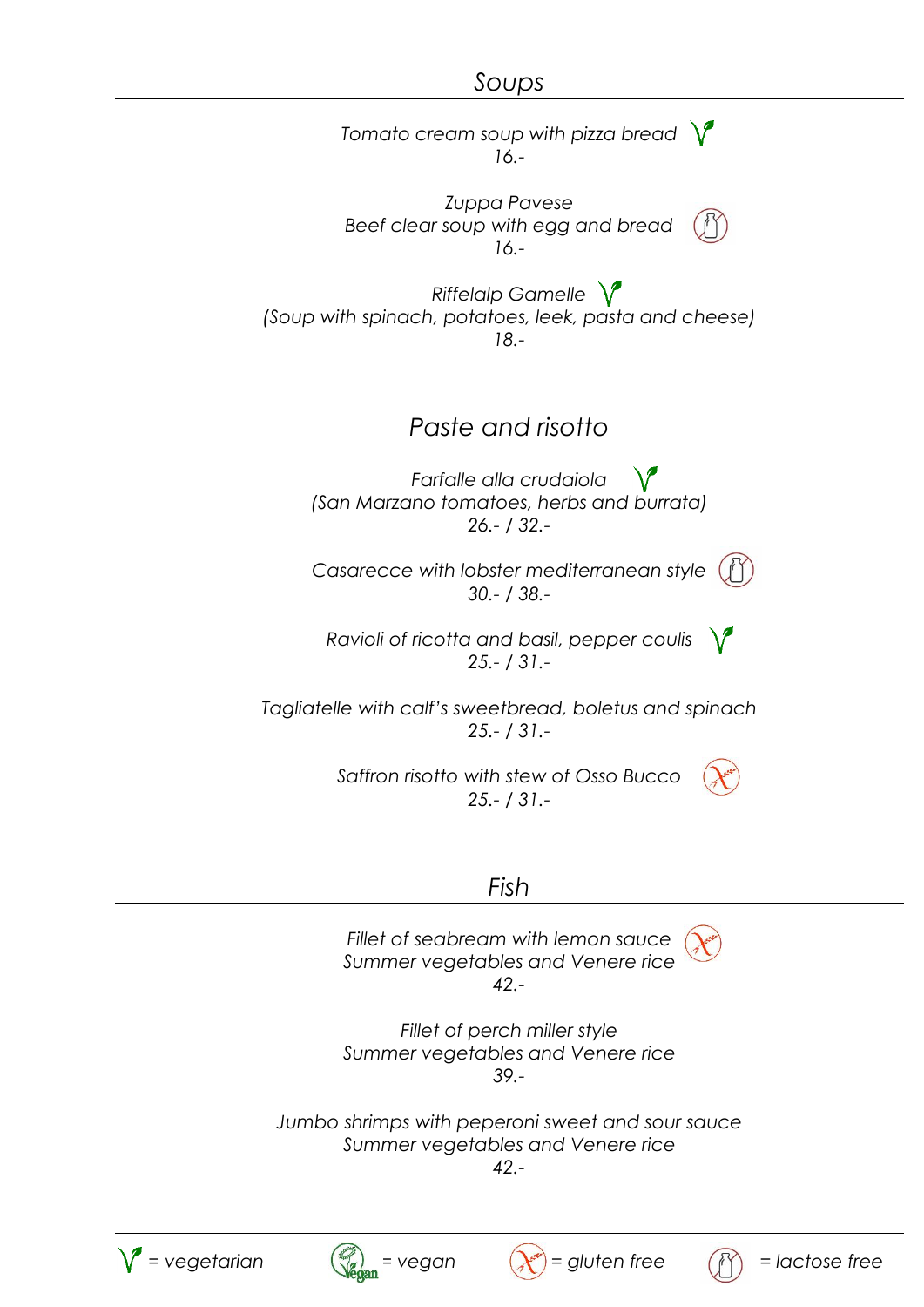## *Meat*

*Candied leg of guineafowl Green beans and roasted potatoes 42.- Pan-fried lamb chops, mediterranean jus Green beans and roasted potatoes 46.- Fillet of beef 180 gr with Café de Paris Green beans and roasted potatoes 62.- Breast of veal and braised veal cheeks with Zermatt beer Green beans and pan-fried polenta 46.-*

> *Origin of our meat and fish: Dried meat: Switzerland, Italy Beef, veal, pork, poultry: Switzerland Lamb: New Zealand Shrimps: Vietnam Perch: Poland Char: Iceland Seabream, calamary: Mediterranean Tuna: Indian ocean*

## *Pizza*

*Margherita Tomato sauce, mozzarella and basil 25.-*

> *+ Olives 3.- + Spicy salami 3.- + Ham 3.- + Mushrooms 3.- + Parma ham 5.-*

*Riffelalp Pizza Air dried meat from Riffelalp, Staffelalp cheese 31.-*

*Vegan Pizza Tomato, avocado, red onion, garden rocket 31.-*